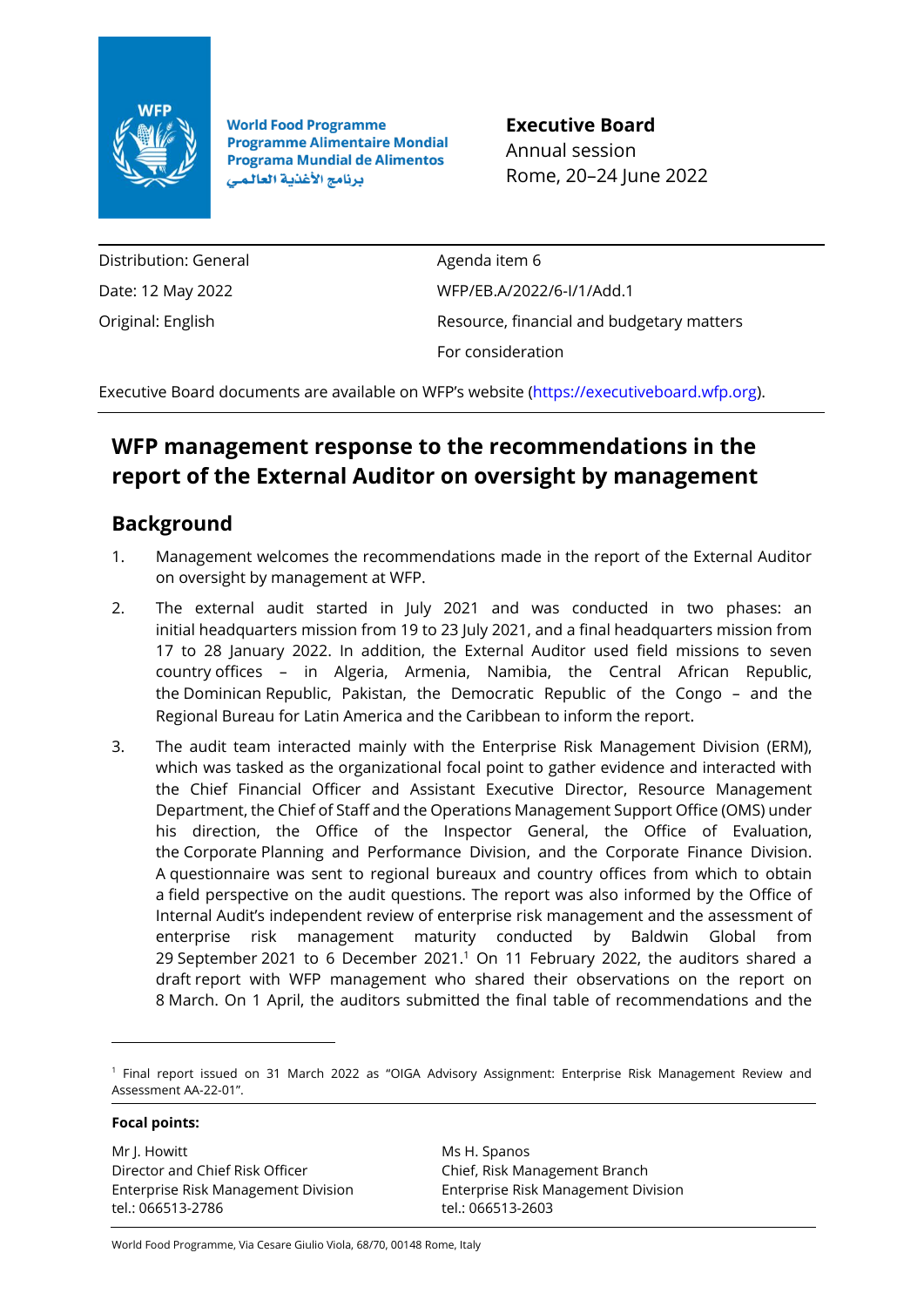final report in French, and these were translated by 12 April (recommendations) and 21 April 2022 (full report).

- 4. The main objectives of the audit were to examine:
	- $\triangleright$  the second line oversight mechanisms used by management, and their effectiveness;
	- $\triangleright$  the complementarity and coherence between second line control measures and the activities of third line functions; and
	- $\triangleright$  the efficiency of oversight mechanisms in the second and third lines, including the use of technology in supporting oversight effectively.
- 5. Management welcomes the External Auditor's observations and concurs on the need for robust planning, monitoring and oversight mechanisms for WFP's decentralized structure.
- 6. Management also agrees with the report's observations that WFP should clarify the definition of oversight and commits to updating the 2018 oversight framework by the first quarter of 2024, including by clarifying the definition of oversight in relation to first, second and third line responsibilities.
- 7. In April 2021, ERM launched the management oversight project, which has to date produced ten principles of regional bureau monitoring and oversight and a draft handbook on the same topic, which will be codified in an Executive Director's circular by the fourth quarter of 2022.
- 8. WFP has implemented three of the External Auditor's recommendations and is exploring additional ways of implementing the remaining 12 by the end of 2024.
- 9. Management thanks the External Auditor for its constructive engagement and collaboration throughout the process.
- 10. The following matrix sets out WFP's planned actions in response to the audit recommendations, and the timelines for their implementation.

## **Draft decision\***

The Board takes note of the WFP management response to the recommendations in the report of the External Auditor on oversight by management (WFP/EB.A/2022/6-I/1/Add.1).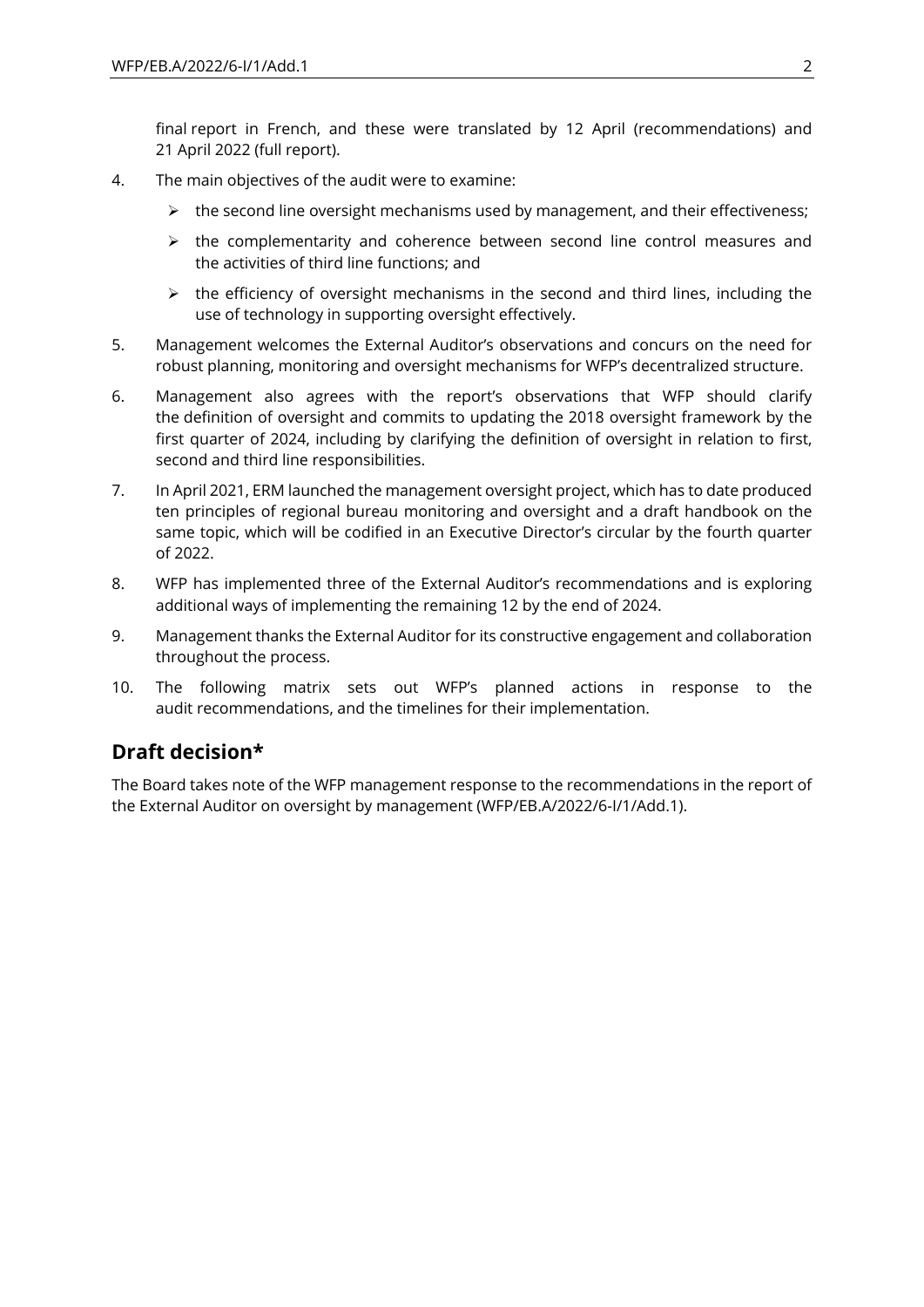$\mathsf{r}$ 

| WFP MANAGEMENT RESPONSE TO THE RECOMMENDATIONS IN THE REPORT OF THE EXTERNAL AUDITOR ON OVERSIGHT BY MANAGEMENT                                                                                                                                             |                                                                       |                                                                                                                                                                                                                                                                                                                              |                          |
|-------------------------------------------------------------------------------------------------------------------------------------------------------------------------------------------------------------------------------------------------------------|-----------------------------------------------------------------------|------------------------------------------------------------------------------------------------------------------------------------------------------------------------------------------------------------------------------------------------------------------------------------------------------------------------------|--------------------------|
| <b>External audit recommendation</b>                                                                                                                                                                                                                        | <b>Action by</b>                                                      | WFP management response                                                                                                                                                                                                                                                                                                      | <b>Timeframe</b>         |
| <b>Recommendation 1</b><br>The External Auditor recommends that the<br>concept of oversight as used at WFP be clarified<br>and standardized.                                                                                                                | Enterprise Risk<br>Management<br>Division (ERM)                       | Agreed.<br>ERM will formally clarify the definition of oversight in relation to first, second<br>and third line responsibilities in an updated oversight framework to be<br>presented at the Board's 2024 first regular session, and will seek to issue<br>internal guidance in the interim.                                 | End of February<br>2024  |
| <b>Recommendation 2</b><br>The External Auditor recommends that the roles<br>performed by the various oversight structures<br>be clarified.                                                                                                                 | Office of the<br>Executive<br>Director (OED)<br>and Chief of Staff    | Agreed.<br>OED will update the Executive Director's circular on executive management for<br>policy, operations and strategy (OED 2020/017) to clarify the various<br>management oversight structures and their terms of reference in relation<br>to oversight.                                                               | Third quarter of<br>2023 |
| <b>Recommendation 3</b><br>The External Auditor recommends that the<br>Enterprise Risk Management Division be<br>repositioned at a level better suited to the role it<br>plays in respect of risk management.                                               | OED, with<br>support from the<br>Resource<br>Management<br>Department | Agreed.<br>OED will together with the Resource Management Department review the<br>organizational structure, grading and positioning of ERM in connection with<br>the findings of the Office of Internal Audit's independent review and<br>assessment of enterprise risk management maturity conducted by Baldwin<br>Global. | Third quarter of<br>2022 |
| <b>Recommendation 4</b><br>The External Auditor recommends that the<br>meaning of the term "monitoring" be clarified in<br>order to better distinguish the responsibilities of<br>the three lines of defence.                                               | ERM                                                                   | Agreed.<br>ERM will clarify the use and understanding of the word "monitoring" from the<br>perspective of the first and second lines, include that clarification in the<br>updated oversight framework to be presented at the Board's 2024 first regular<br>session, and aim to issue internal guidance in the interim.      | End of February<br>2024  |
| <b>Recommendation 5</b><br>The External Auditor recommends that high-risk<br>issues be defined and, when referred to in the<br>oversight reports of regional bureaux,<br>systematically escalated to headquarters and<br>subject to centralized monitoring. | ERM and OMS                                                           | Agreed.<br>In the draft regional bureau monitoring and oversight handbook to be codified<br>in an Executive Director's circular by the fourth quarter of 2022, ERM has<br>envisaged that high-risk issues will be transferred to headquarters for<br>management as a matter of formal governance.                            | 31 December 2022         |

Ē.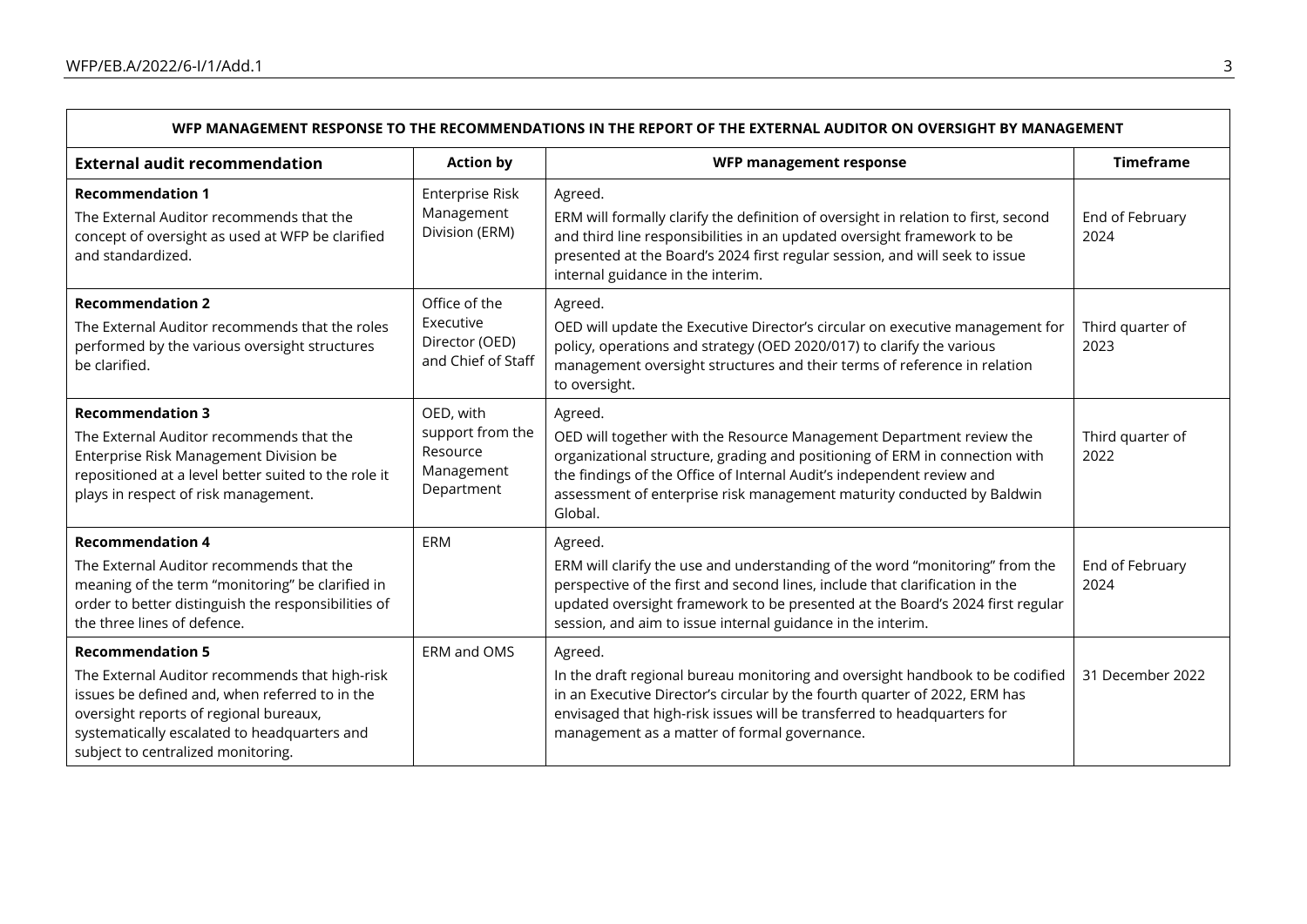$\mathbf{r}$ 

| WFP MANAGEMENT RESPONSE TO THE RECOMMENDATIONS IN THE REPORT OF THE EXTERNAL AUDITOR ON OVERSIGHT BY MANAGEMENT                                                                                                                                                                                                                                              |                                                                                                                                                                   |                                                                                                                                                                                                                                                                                                                                                                                                                                          |                  |
|--------------------------------------------------------------------------------------------------------------------------------------------------------------------------------------------------------------------------------------------------------------------------------------------------------------------------------------------------------------|-------------------------------------------------------------------------------------------------------------------------------------------------------------------|------------------------------------------------------------------------------------------------------------------------------------------------------------------------------------------------------------------------------------------------------------------------------------------------------------------------------------------------------------------------------------------------------------------------------------------|------------------|
| <b>External audit recommendation</b>                                                                                                                                                                                                                                                                                                                         | <b>Action by</b>                                                                                                                                                  | WFP management response                                                                                                                                                                                                                                                                                                                                                                                                                  | <b>Timeframe</b> |
| <b>Recommendation 6</b><br>The External Auditor recommends that the<br>modalities for following up on recommendations<br>made by the regional bureaux be clarified and<br>formalized.                                                                                                                                                                        | ERM and OMS                                                                                                                                                       | Agreed.<br>ERM will formalize modalities for following up on recommendations that are<br>concerned with high-risk issues in an Executive Director's circular to be issued<br>by the fourth quarter of 2022. Internal guidance on recommendations<br>concerned with medium- or low-risk issues, will be provided in the<br>regional bureau monitoring and oversight handbook to be codified in the<br>same Executive Director's circular. | 31 December 2022 |
| <b>Recommendation 7</b><br>The External Auditor recommends that the scope<br>and modalities of the performance oversight to be<br>carried out by the regional bureaux be more<br>precisely defined.                                                                                                                                                          | ERM, with<br>support from the<br>Corporate<br>Planning and<br>Performance<br>Division (CPP),<br>the Research,<br>Assessment and<br>Monitoring<br>Division and OMS | Agreed.<br>Management will define and incorporate performance monitoring and<br>oversight obligations into the Executive Director's circular mentioned in the<br>response to recommendations 5 and 6.                                                                                                                                                                                                                                    | 31 December 2022 |
| <b>Recommendation 8</b><br>The External Auditor recommends that the<br>regional bureaux more accurately and reliably<br>measure the number of oversight missions they<br>undertake and the respective weight of their<br>oversight, technical support and strategic<br>direction activities.                                                                 | ERM, with<br>support from<br>OMS and ERM                                                                                                                          | Agreed.<br>Guidance will be provided to regional bureaux on measuring the number of<br>oversight missions and assessing the relative weight of oversight, technical<br>support and strategic direction activities.                                                                                                                                                                                                                       | 30 November 2022 |
| <b>Recommendation 9</b><br>The External Auditor recommends the conduct of<br>a review of the oversight missions carried out by<br>the regional bureaux during the pandemic in<br>order to identify opportunities to improve the<br>system, including the possibility of increasing the<br>use of remote oversight methods to complement<br>on-site missions. | ERM                                                                                                                                                               | Agreed.<br>During the pandemic in November 2020, ERM conducted an exercise to collect<br>information on remote oversight activities, key findings and best practices of<br>the regional bureaux. The exercise will be repeated to cover remote oversight<br>in calendar years 2021 and 2022.                                                                                                                                             | 31 December 2022 |

 $\blacksquare$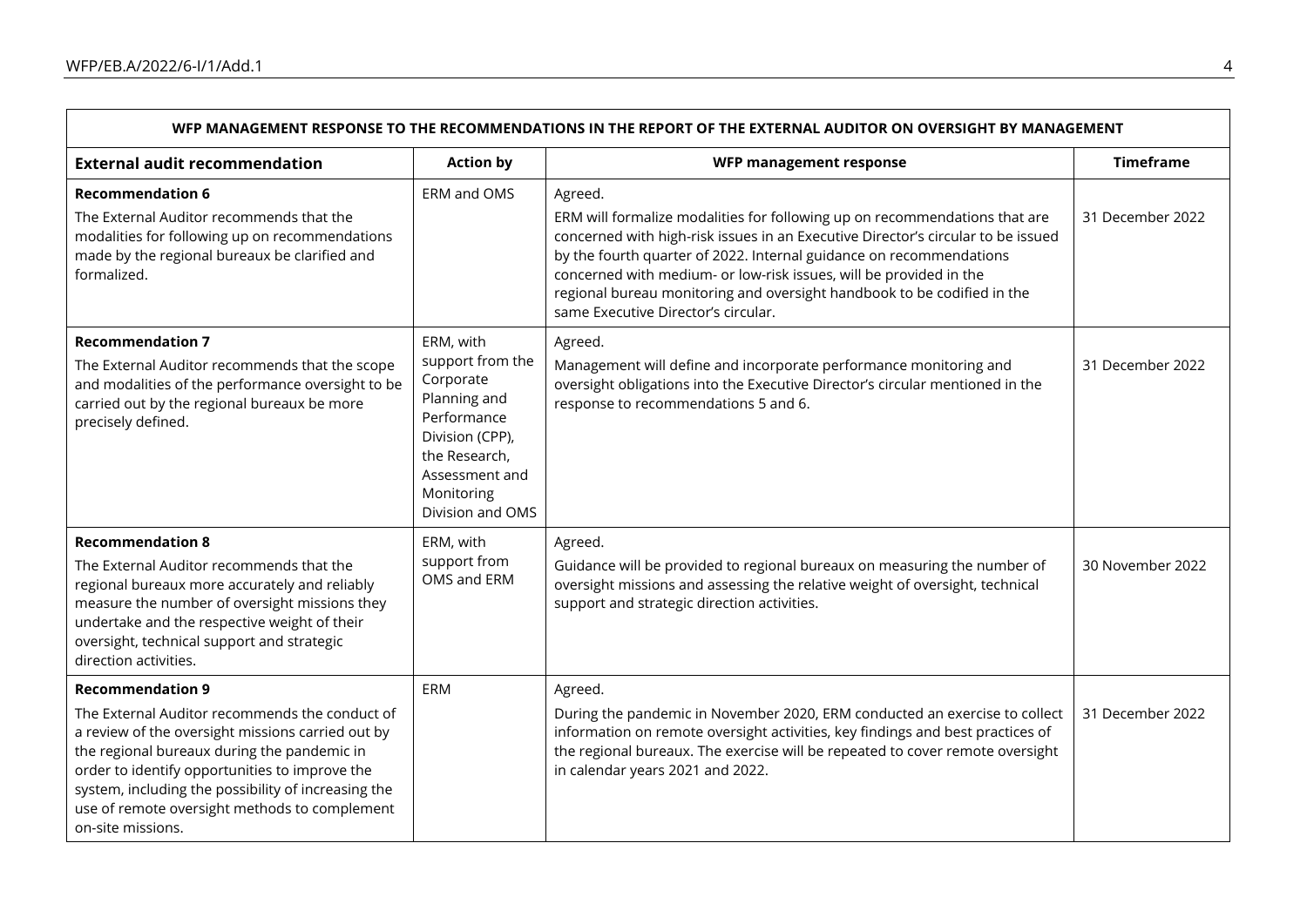$\Gamma$ 

| WFP MANAGEMENT RESPONSE TO THE RECOMMENDATIONS IN THE REPORT OF THE EXTERNAL AUDITOR ON OVERSIGHT BY MANAGEMENT                                                                                                                                                                                                                     |                                                           |                                                                                                                                                                                                                                                                                                                                                                                                                                                                                                                                                                                                                                                                                                                                                                                     |                  |
|-------------------------------------------------------------------------------------------------------------------------------------------------------------------------------------------------------------------------------------------------------------------------------------------------------------------------------------|-----------------------------------------------------------|-------------------------------------------------------------------------------------------------------------------------------------------------------------------------------------------------------------------------------------------------------------------------------------------------------------------------------------------------------------------------------------------------------------------------------------------------------------------------------------------------------------------------------------------------------------------------------------------------------------------------------------------------------------------------------------------------------------------------------------------------------------------------------------|------------------|
| <b>External audit recommendation</b>                                                                                                                                                                                                                                                                                                | <b>Action by</b>                                          | WFP management response                                                                                                                                                                                                                                                                                                                                                                                                                                                                                                                                                                                                                                                                                                                                                             | <b>Timeframe</b> |
| <b>Recommendation 10</b><br>The External Auditor recommends the<br>introduction in all country offices of a mechanism<br>for following up recommendations made by the<br>regional bureau, as is done for recommendations<br>from internal and external audits, for example in<br>the R2 risk and recommendation<br>management tool. | OMS with<br>regional bureaux,<br>with support<br>from ERM | Agreed.<br>Some regional bureaux already have dashboards that track the follow-up to<br>management oversight mission recommendations, <sup>1</sup> particularly high-risk<br>recommendations. Management envisages incorporating high-risk<br>recommendation tracking and follow-up into the corporate risk and<br>recommendation (R2) tracking tool across all regional bureaux by the<br>first quarter of 2023.                                                                                                                                                                                                                                                                                                                                                                   | 31 March 2023    |
| <b>Recommendation 11</b><br>The External Auditor recommends listing, item by<br>item, the tasks to be performed by the risk and<br>compliance advisor network focal points,<br>specifying the work time to be spent on<br>each activity.                                                                                            | ERM                                                       | Agreed.<br>Generic job profiles for P-2 to P-5-level risk and compliance advisors based in<br>the field will be updated and completed by the end of 2022. The main<br>accountabilities of risk focal points based in the field, which have largely<br>covered facilitating the annual performance planning and risk register<br>exercise, supporting the annual Executive Director assurance exercise and<br>following up on internal audit recommendations, will also be updated.                                                                                                                                                                                                                                                                                                  | 31 December 2022 |
| <b>Recommendation 12</b><br>The External Auditor recommends that, between<br>the country risk profile rating and the self-<br>assessed risk rating, the preferred indicator for<br>gauging the level of risk presented by a country be<br>specified.                                                                                | ERM                                                       | Agreed and completed.<br>The country risk profile index is used to determine the risk level of a<br>WFP operation in a given country, based on external and objective data,<br>while the country office risk prominence rating is derived from the<br>country office's self-assessment of risk concerns of its choosing. The nature<br>and intended use of the two datasets are inherently different and, in ERM's<br>view, it is important to maintain both. To identify the level of risk and the<br>support required in a country, ERM overlays the two datasets and also takes<br>into account the presence of any full-time, in-country risk and<br>compliance support. ERM periodically reviews the weighting of the various<br>criteria that underpin both risk assessments. | Completed        |

Ē.

<sup>&</sup>lt;sup>1</sup> Via an Excel tracking workbook or a Tableau dashboard.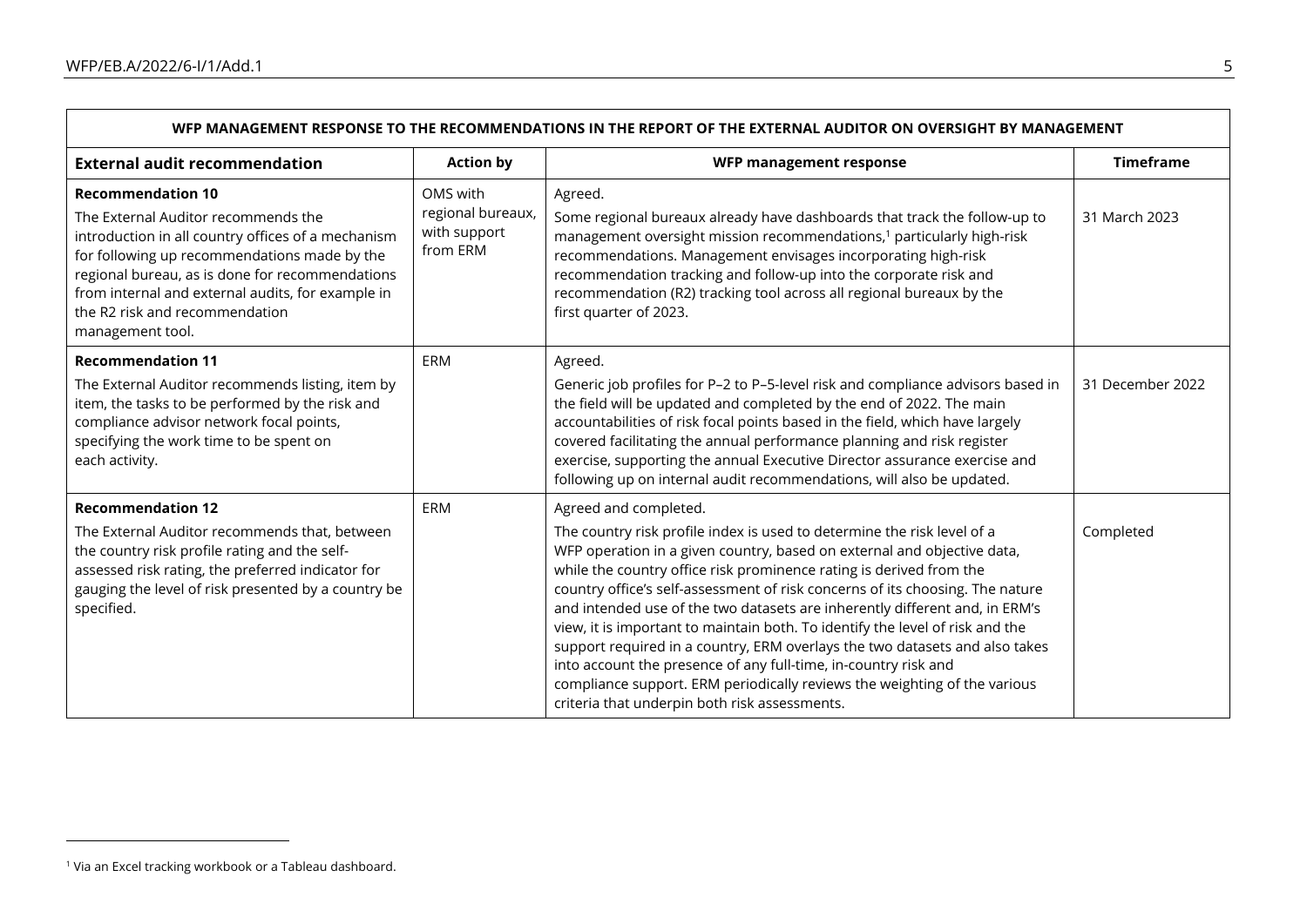$\Gamma$ 

| WFP MANAGEMENT RESPONSE TO THE RECOMMENDATIONS IN THE REPORT OF THE EXTERNAL AUDITOR ON OVERSIGHT BY MANAGEMENT                                                                                                                                                                                      |                  |                                                                                                                                                                                                                                                                                                                                                                                                                                                                                                                                                                                                                                                                                                                                                                 |                   |
|------------------------------------------------------------------------------------------------------------------------------------------------------------------------------------------------------------------------------------------------------------------------------------------------------|------------------|-----------------------------------------------------------------------------------------------------------------------------------------------------------------------------------------------------------------------------------------------------------------------------------------------------------------------------------------------------------------------------------------------------------------------------------------------------------------------------------------------------------------------------------------------------------------------------------------------------------------------------------------------------------------------------------------------------------------------------------------------------------------|-------------------|
| <b>External audit recommendation</b>                                                                                                                                                                                                                                                                 | <b>Action by</b> | WFP management response                                                                                                                                                                                                                                                                                                                                                                                                                                                                                                                                                                                                                                                                                                                                         | <b>Timeframe</b>  |
| <b>Recommendation 13</b><br>The External Auditor recommends that<br>risk monitoring be locally adapted according to the<br>level of risk indicated by the selected indicator.                                                                                                                        | ERM              | Agreed and completed.<br>ERM notes that risk monitoring is already adapted to the various risk and<br>capacity levels of country offices. Risk monitoring is regularly promoted in the<br>field through communications in relation to exercises such as<br>annual performance planning, which includes the risk register process,<br>particularly in high-risk country offices, and through the standard operating<br>procedures for risk monitoring issued in early 2021. ERM will continue to<br>support country offices in adapting risk monitoring processes to<br>local conditions, including by reviewing the suitability of the indicators and<br>thresholds used to determine local risk appetites.                                                     | Completed         |
| <b>Recommendation 14</b><br>The External Auditor recommends that automated<br>risk reporting be strengthened through the use of<br>data input forms that make it possible to transfer<br>information to the R2 software and to track<br>successive changes.                                          | ERM              | Agreed.<br>ERM will work with the R2 vendor to advocate further automation of the<br>data input process, including the automated upload of risk register templates<br>and, where appropriate, risk monitoring reports. The vendor has indicated<br>that this is a feature that it intends to release on the platform in 2023. The R2<br>system already allows the centralized uploading of issues and actions.                                                                                                                                                                                                                                                                                                                                                  | 30 September 2023 |
| <b>Recommendation 15</b><br>The External Auditor recommends that<br>a consultation for country office staff responsible<br>for reconciling data in COMET be organized to<br>ensure that the procedures are well understood<br>and that the corresponding human resource<br>needs are adequately met. | CPP              | Agreed and completed<br>In addition to a dedicated COMET resource page on WFPgo as well as WeLearn<br>training, CPP regularly holds webinars with country offices to ensure<br>procedures are understood. To date, a number of webinars and in-person<br>training sessions have been held since the 2015/2016 rollout of COMET.<br>Through either remote or on-site training, the CPP COMET team provides<br>continuous support to the field for reconciling data, taking into account<br>country office feedback which resulted in several updates to COMET's<br>reconciliation dashboard. In 2022, work is under way to further enhance<br>COMET to include new visualization features and other improvements to<br>facilitate country office reconciliation. | Completed         |

Ē.